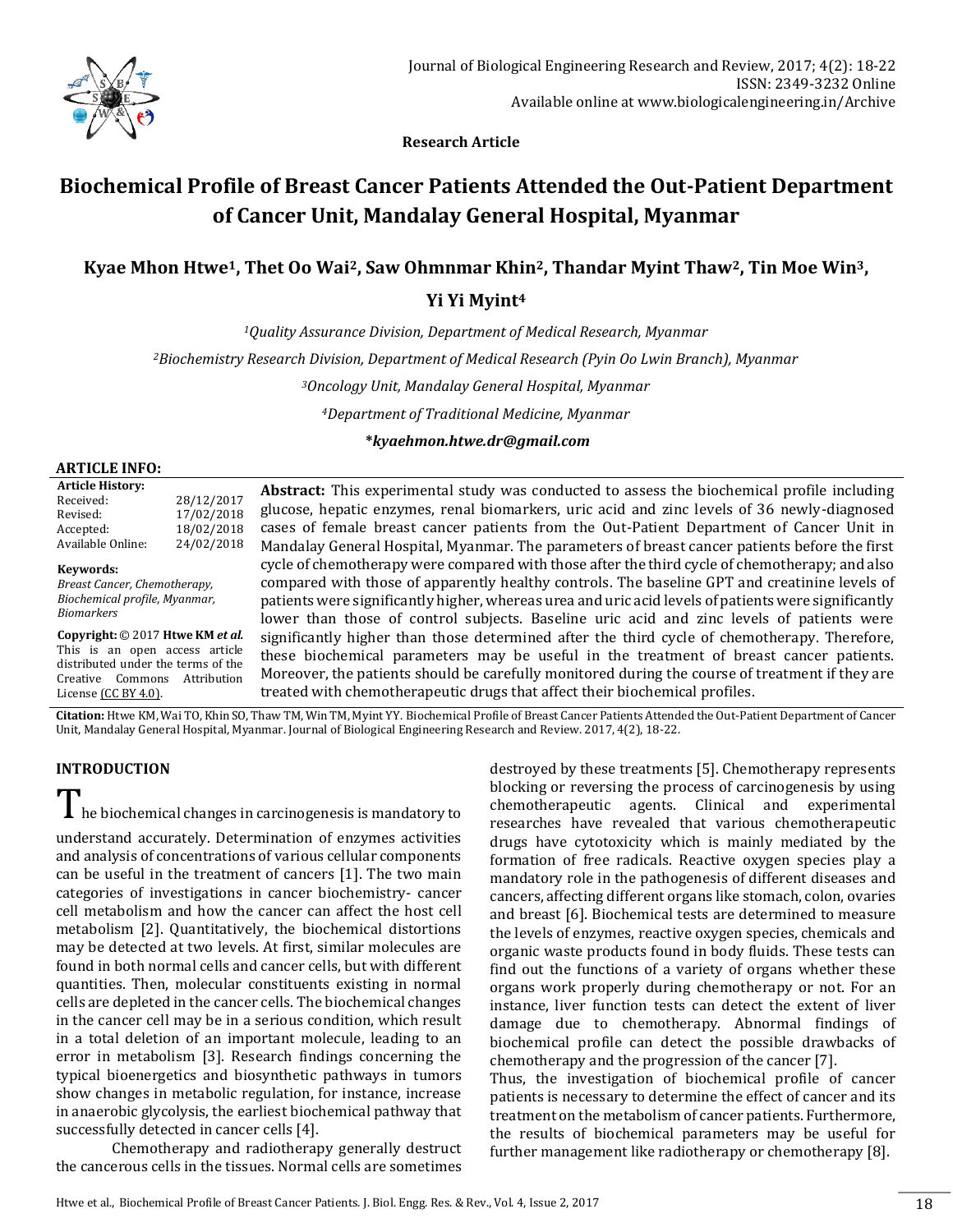In Myanmar, breast cancer (Ca breast) is one of the commonest female cancers and is annually increasing during these years [9]. Therefore, the present study was aimed to identify the biochemical profile of breast cancer patients attended the Out-Patient Department of cancer unit in Mandalay General Hospital, Myanmar. Firstly, biochemical parameters of breast cancer patients before the first cycle and after the third cycle of chemotherapy, and control subjects were determined. Then, these parameters in breast cancer patients before the first cycle were compared with those determined after the third cycle of chemotherapy, and also compared them with those of controls.

#### **MATERIALS AND METHODS**

This experimental study was conducted on two groups. One group comprised thirty-six in number of female breast cancer patients from Out Patient Department of Oncology Unit, Mandalay General Hospital, Myanmar.

Another group served as the control group comprising thirty-six in number of apparently healthy agematched female subjects. Participants above twenty years of age were included in this study. Breast cancer patients, newly diagnosed cases proved by biopsy, and did not suffer from any major illness were included.

|  |  |  | Table 1. Biochemical parameters in Ca breast patients before first cycle of chemotherapy and normal subjects |  |
|--|--|--|--------------------------------------------------------------------------------------------------------------|--|
|--|--|--|--------------------------------------------------------------------------------------------------------------|--|

| <b>Variables</b>                                      | <b>Ca Breast Patients Before</b><br>$Chemotherapy(n=36)$ | <b>Normal Subjects</b><br>$(n=36)$ | <i>p</i> value |
|-------------------------------------------------------|----------------------------------------------------------|------------------------------------|----------------|
| Glucose $(mg/dL)$                                     | $124.5 \pm 26.4$                                         | $135.0 \pm 19.4$                   | 0.06           |
| $GOT$ (IU/L)<br>(glutamate oxaloacetate transaminase) | $38.1 \pm 34.4$                                          | $29.0 \pm 7.1$                     | 0.13           |
| $GPT$ (IU/L)<br>(glutamate pyruvate transaminase)     | $32.9 \pm 30.3$                                          | $20.6 \pm 6.5$                     | 0.02           |
| ALP (IU/L)<br>(Alkaline phosphatase)                  | $167.6 \pm 86.5$                                         | $151.5 \pm 47.2$                   | 0.33           |
| Total bilirubin (µmol/L)                              | $4.5 \pm 1.5$                                            | $4.5 \pm 1.6$                      | 0.98           |
| Urea $(mg/dL)$                                        | $29.6 \pm 8.7$                                           | $36.1 \pm 10.7$                    | 0.006          |
| Creatinine (mg/dL)                                    | $0.7 + 0.1$                                              | $0.6 \pm 0.1$                      | 0.003          |
| Uric acid $(mg/dL)$                                   | $4.6 \pm 1.2$                                            | $5.4 \pm 0.9$                      | 0.002          |
| Zinc $(\mu g/dL)$                                     | $100.9 \pm 63.2$                                         | 88.5±27.4                          | 0.29           |

**Table 2.** Biochemical parameters in Ca breast patients before the first cycle of chemotherapy and after the third cycle of chemotherapy

| <b>Variables</b>         | <b>Ca Breast Patients Before</b><br>$Chemotheray(n=36)$ | <b>Ca Breast Patients After Third Cycle</b><br>of Chemotherapy (n=36) | <i>p</i> value |
|--------------------------|---------------------------------------------------------|-----------------------------------------------------------------------|----------------|
| Glucose $(mg/dL)$        | $124.5 \pm 26.4$                                        | $127.6 \pm 63.9$                                                      | 0.72           |
| $GOT$ (IU/L)             | $38.1 \pm 34.4$                                         | $42.6 \pm 26.9$                                                       | 0.49           |
| $GPT$ (IU/L)             | $32.9 \pm 30.3$                                         | $37.9 \pm 24.8$                                                       | 0.40           |
| ALP $(IU/L)$             | $167.6 \pm 86.5$                                        | $150.0 \pm 56.2$                                                      | 0.22           |
| Total bilirubin (µmol/L) | $4.5 \pm 1.5$                                           | $11.9 \pm 34.4$                                                       | 0.20           |
| Urea $(mg/dL)$           | $29.6 \pm 8.7$                                          | $26.3 \pm 11.1$                                                       | 0.14           |
| Creatinine (mg/dL)       | $0.7 \pm 0.1$                                           | $0.7 \pm 0.2$                                                         | 0.17           |
| Uric acid (mg/dL)        | $4.6 \pm 1.2$                                           | $3.9 \pm 1.5$                                                         | 0.02           |
| Zinc $(\mu g/dL)$        | $100.9 \pm 63.2$                                        | $76.7 \pm 20.6$                                                       | 0.03           |

Female breast cancer patients with metastasis and/or with other diseases like diabetes mellitus, cardiovascular diseases, hypertension, tuberculosis, hepatitis and HIV infections were excluded. Moreover, participants who were taking drugs for diseases and with pregnancy were also excluded.

## **Study Period**

The data were collected within the period of September, 2014 to April, 2015.

#### **Sample Size**

It was assumed that the risk factor of biomedical profile of cancer patients to be as common as 70 % among cases and 35 % among controls with the power of 80 % and 95 % confidence, the required sample size was calculated as 74. Among them, one from cases and one from controls were removed in data analysis due to incomplete data.

### **Data collection and determination**

Six milliliters of venous blood samples were taken after explaining the purpose, risks and benefits of the research and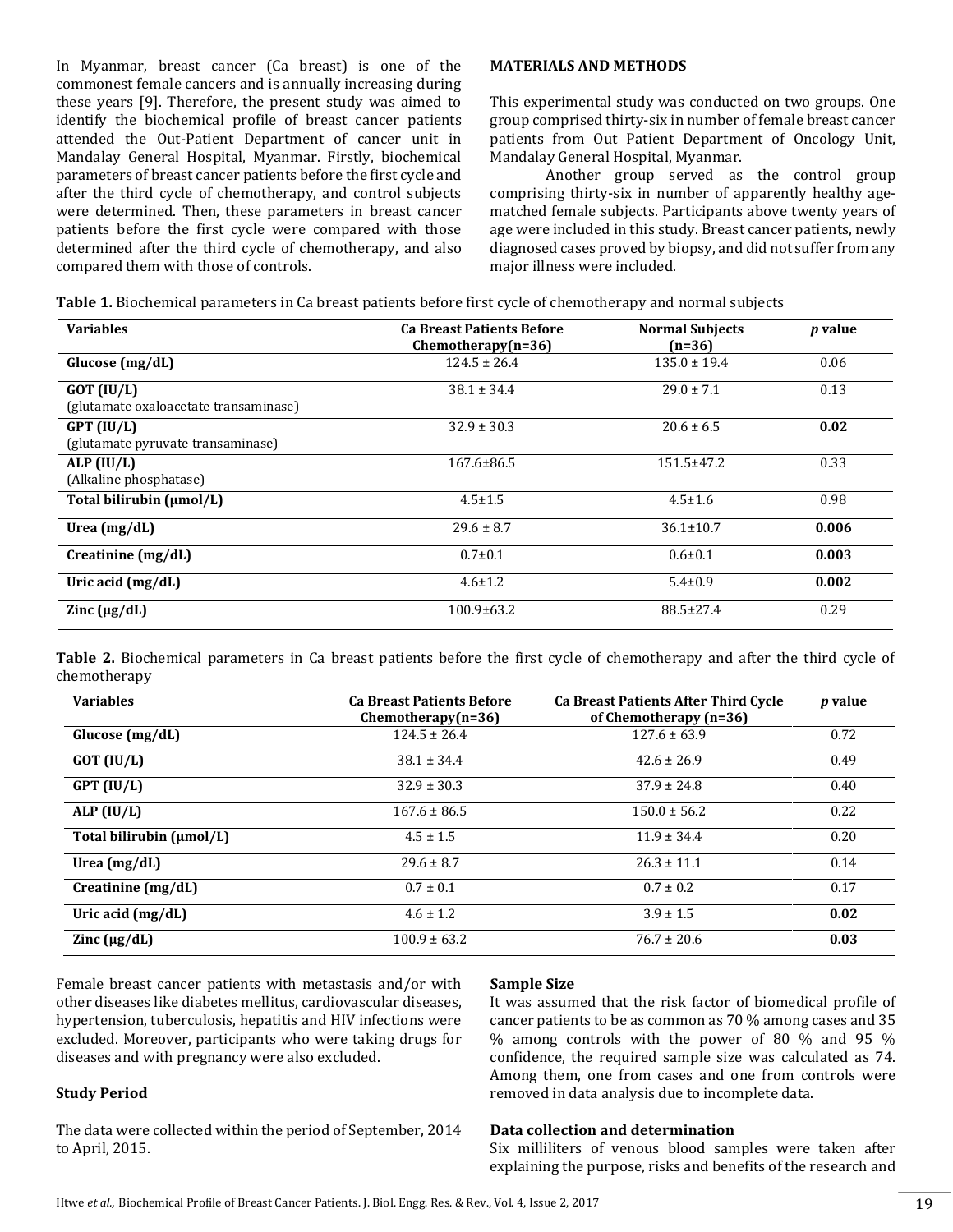after getting informed consents from the participants. Data were collected two times from the breast cancer patients before the start of chemotherapy and at the end of third cycle of chemotherapy. Data were also collected from the normal control subjects.

Serum zinc level was investigated by using atomic absorption spectrophotometer by the method of Parker [10]. Other biochemical parameters were determined by using biochemical analyzer at DMR (Pyin Oo Lwin Branch), Myanmar.

#### **Data analysis**

Data analysis was done by using SPSS software 20.0 version and results were reported as mean  $\pm$  SD. Their p values were obtained by applying 't' test (paired and unpaired) and p<0.05 was considered as significant.

#### **Ethical Consideration**

This research was permitted by Ethic Review Committee on Medical Research involving Human Subjects, DMR (POL Branch), Myanmar.

#### **RESULTS**

A total of 100 female breast cancer patients from the Out-Patient Department of Oncology Unit, Mandalay General Hospital, Myanmar and fifty- two numbers of apparently healthy controls were enrolled as participants in this study. Among these patients, 64 numbers had withdrawn before blood collection after the third cycle of chemotherapy. Therefore, total serum samples of thirty-six numbers of patients, and those of normal control subjects were used for data analysis.

Firstly, biochemical parameters of breast cancer patients before the start of chemotherapy and control subjects were compared. The association of biochemical parameters in Ca breast patients before the start of chemotherapy and control subjects is detailed in Table 1.

Then, biochemical parameters in breast cancer patients before the start of chemotherapy and after the third cycle of chemotherapy were compared. The association of biochemical parameters in Ca breast patients before the first cycle of chemotherapy and after the third cycle of chemotherapy is detailed in Table 2.

## **DISCUSSION**

Breast cancer is the commonest cancer among females worldwide. The incidence of breast cancer is increasing and so it is necessary to understand its pathogenesis, treatment response, nutrition and biochemical changes of patients [11]. In this study, comparing mean random blood glucose level in breast cancer patients before chemotherapy with apparently healthy controls, it was found that the result of controls is higher than that of patients but not significant. Similarly, that in breast cancer patients before chemotherapy was slightly lowered comparing with that measured after the third cycle of chemotherapy and it was also not significant. These findings were coincided with the finding of Mady and Al-Shihry [12]. They explained the fact that various cancers have accelerated glycolysis, regardless of their oxygen supply [12].

Serum levels of GOT and GPT are used commonly as parameters of hepatic damage as intracellular enzymes are released into blood after hepatic injury [13]. In this study, comparisons between mean serum GOT levels were not significant. However, serum GPT levels of baseline level of breast cancer patients were significantly higher than that of controls (p < 0.02). Serum GPT levels determined after the third cycle of chemotherapy was higher than that determined before the first cycle of chemotherapy but it was not significant. Significant rise in serum levels of GOT and GPT (p<0.05) in breast cancer patients after chemotherapy was observed in some studies [13]. One study explained that the significant elevation in liver transaminases may be due to increase in the rate of gluconeogenesis. These results may indicate that some hepatocellular damage is found in breast cancer patients and the impact of chemotherapy may increase the extent of hepatic injury [13, 14].

ALP is a sensitive predictor of mild biliary obstruction as well as progression of hepatocellular damage [13]. Evidence has shown that ALP was abnormal in a high percentage of breast cancer patients having secondary metastasis to bone and/or liver [15]. In this study, mean serum ALP level in patients before the first cycle of chemotherapy was higher than those of control group which was also higher than that of patients after the third cycle of chemotherapy but these results were not significant. These results were consistent with findings of Mohamad and his colleagues [16]. They suggested that these findings denote the feature of diminishing bone resorption after chemotherapy [16]. In this study, bilirubin concentration in breast cancer patients was not significantly different compared with that of the normal subjects. While, that in breast cancer patients after the third cycle of chemotherapy was higher, but not significantly different from baseline data measured before chemotherapy. The finding of Nwozo and co-workers agrees with the present study. Total bilirubin concentration indicates the capacity of liver having transport function and potent antioxidant activity [11].

Concerning with renal function tests, serum urea level in cases was significantly lower than that of control group (p< 0.006) whilst serum creatinine levels in patients was significantly higher than that of controls(p< 0.003) in this study. However, all the results are within normal limits (urea 10- 50 mg/dL and creatinine 0.5-0.9mg/dL). In this study, mean serum urea and creatinine levels in patients before the first cycle of chemotherapy were not significantly different with those of patients after the third cycle of chemotherapy. It is accordance with the findings of Noviyani et al. from Indonesia [17]. They observed that there is no significant difference between serum creatinine and urea levels in cancer patients before chemotherapy and after the third cycle of chemotherapy. They suggested that it is necessary to have larger sample size to obtain significant statistics. In contrast, in the study of Rasheed and Iqtidar, they found that some treatments of cancer can harm the kidneys resulting in the kidney damage. Damaging kidneys can be reversible, if the life-threatening complications are controlled carefully [18]. Therefore, it is very important to assess the renal function tests before and during chemotherapy although the results are controversial [18].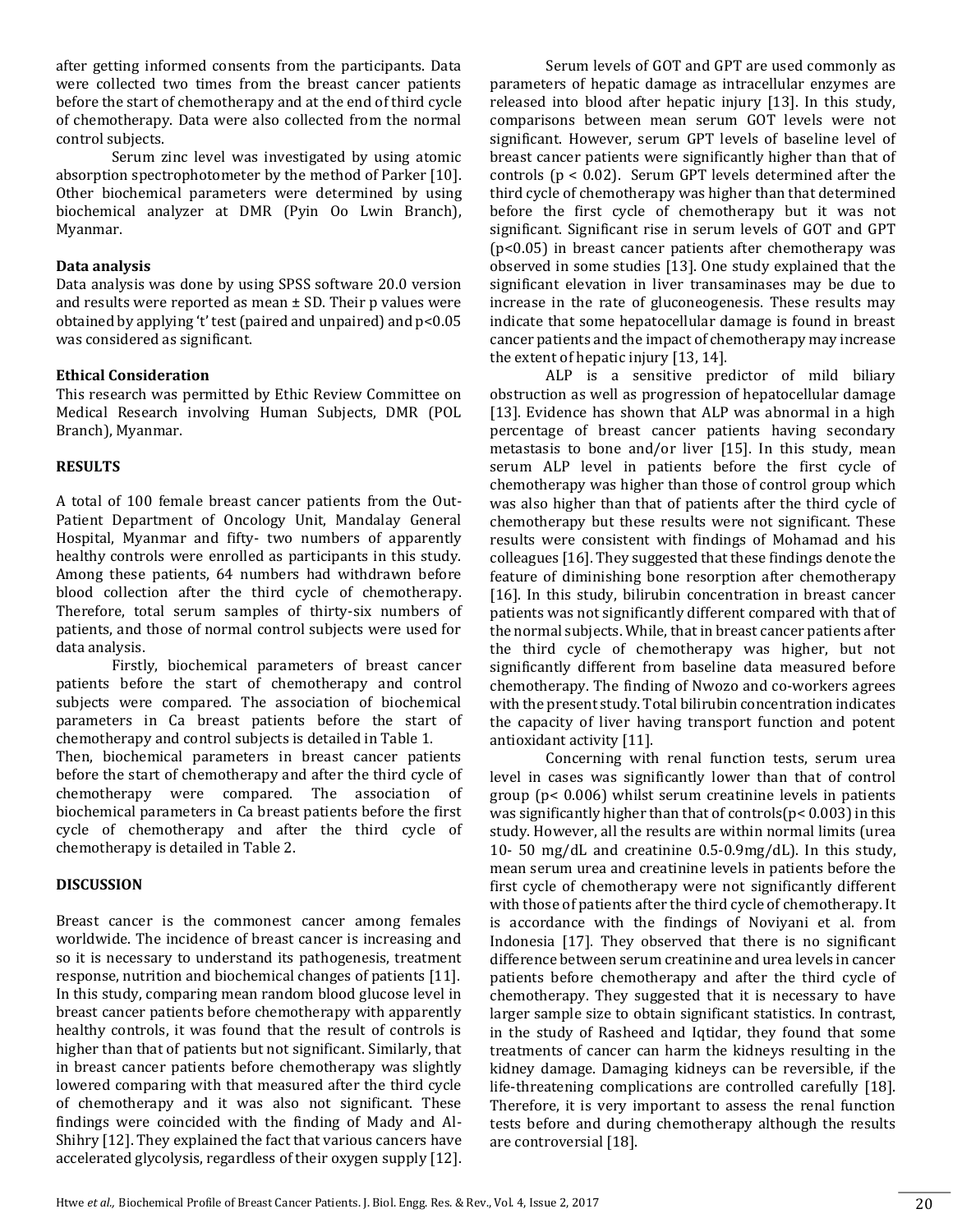The risk of cancer incidence can be reduced by antioxidants because antioxidants may help the body's defense mechanism and combat free radicals that can be a cause of cancer development [19]. Antioxidants may also reduce the risk of breast cancer [19]. Uric acid which is the final product of purine nucleotide metabolism is considered as a crucial antioxidant found in the plasma [20]. In this study, breast cancer patients had significant lower mean serum uric acid concentration than normal subjects. Moreover, mean serum uric acid level that determined after the third cycle of chemotherapy of breast cancer patients was significantly lower than that measured as the baseline level in breast cancer patients (p< 0.02). In the study of Abdel-Salam et al, significant decrease in uric acid level has been seen in breast cancer patients after chemotherapy; and uric acid levels were lower in cancer with metastasis than that of cancer patients with no metastasis [20].

In this study, the mean serum zinc level of breast cancer patients was lower than that of control subjects. Furthermore, mean serum zinc baseline level of breast cancer patients was significantly lower than that determined after third cycle of chemotherapy (p< 0.02). This result came in accordance to those reported by Hassanein et al., Yucel et al. and Gaber who found that the mean serum zinc level in patients with breast cancer was significantly decreased than control subjects, and on chemotherapy, the values are in addition lower than that determined before chemotherapy. This decrease may be due to the role of zinc as a potent antioxidant activity and as a cellular growth protector [21, 22, 23].

The main findings of this study included that the baseline GPT and creatinine levels of patients were significantly higher, whereas urea and uric acid levels of patients were significantly lower than those of normal subjects. Baseline uric acid and zinc levels of breast cancer patients were significantly higher than those determined after the third cycle of chemotherapy. These findings indicated that some associations of biochemical parameters between breast cancer patients and normal patients, as well as, biochemical parameters that determined in same breast cancer patients before chemotherapy and after the third cycle of chemotherapy were significant but not in all parameters. This may be due to small sample size in the present study.

In addition, this may be due to rehydration, and rebuilt management during chemotherapy as supportive treatments. Moreover, it may be because the comparison of biochemical parameters in breast cancer patients was examined between the baseline and only at the end of the third cycle of chemotherapy. Although this study had some limitations, these measurements of biochemical parameters may be useful in the treatment of breast cancer patients.

It is recommended that biochemical parameters should be done before each cycle of chemotherapy for detecting the side effects of chemotherapy and monitoring the cancer progression. Moreover, further studies are necessary to find out the comparison of biochemical parameters in breast cancer patients between the baseline and after the six cycle of chemotherapy. Furthermore, it is needed to carry out the studies regarding the determination of biochemical profiles in other cancers.

### **CONCLUSION**

In the present study, some biochemical parameters were different between control and before chemotherapy, and between before and after chemotherapy. However, they all were within normal values. This may be due to rehydration, and rebuilt management during chemotherapy. Therefore, effective supportive treatments are important in management of breast cancer with monitoring the levels of biochemical parameters before and during chemotherapy. Therefore, the determination of biochemical parameters may be useful in the treatment of breast cancer patients. Moreover, the patients should be carefully monitored during the course of treatment if they are treated with chemotherapeutic drugs that affect their biochemical profiles.

#### **ACKNOWLEDGEMENT**

I would like to express my grateful thanks to Dr. Kyaw Zin Thant, Director General, DMR and Dr. Win Aung, Deputy Director General, DMR (POL Branch) for their thoughtful help and encouragement. I must also express my profound thanks to Dr. Phyu Phyu Thin Zaw, Research Officer, Epidemiology Research Division, DMR (POL Branch) for her help and suggestions. Finally, I must not fail to mention my sincere thanks to all participants who gave their written informed consent to participate in this study.

**Conflict of Interest**: There are no competing interests in this manuscript.

**Authors' Contributions**: Kyae Mhon Htwe and Thet Oo Wai developed the proposal of this research, chose the study design, performed the systematic literature search, and analyzed the data, prepared and writing the manuscript. All authors participated from planning to write the manuscript.

## **REFERENCES**

- 1. Smets LA, Van Beek WP. Carbohydrates of the tumor cell surface. Biochimica et Biophysica Acta, 1984; 738: 237- 249.
- 2. Greenstein J P. Biochemistry of cancer. 2nd edition. New York. Academic press, 1944.
- 3. Hammond KD & Balinsky D. Activities of key gluconeogenic enzymes and glycogen synthesis in rat and human liver, Hepatomas, and Hepatoma Cell Cultures. Cancer Research, 1978; 38(5): 1317-1322.
- 4. Weber G. Enzymology of cancer cells. The New England Journal of Medicine, 1977; 296 (9): 486 - 493.
- 5. Akinbami A, Popoola A, Adediran A, Dosunmu A, Oshinaike O, Adebola P et al., Full blood count pattern of pre-chemotherapy breast cancer. Caspian Journal of Internal Medicine, 2013; 4(1):574-579.
- 6. Moradi M, Eftekhari MH, & Talei A. Plasma Selenium Concentration and Glutathione Peroxidase Activity in Breast Cancer Patients before and After Chemotherapy. Iranian Journal of Cancer Prevention, 2008; 1(3): 119- 122.
- 7. Brown JE, Cook RJ, Lipton A, Coleman RE. Serum lactate dehydrogenase is prognostic for survival in patients